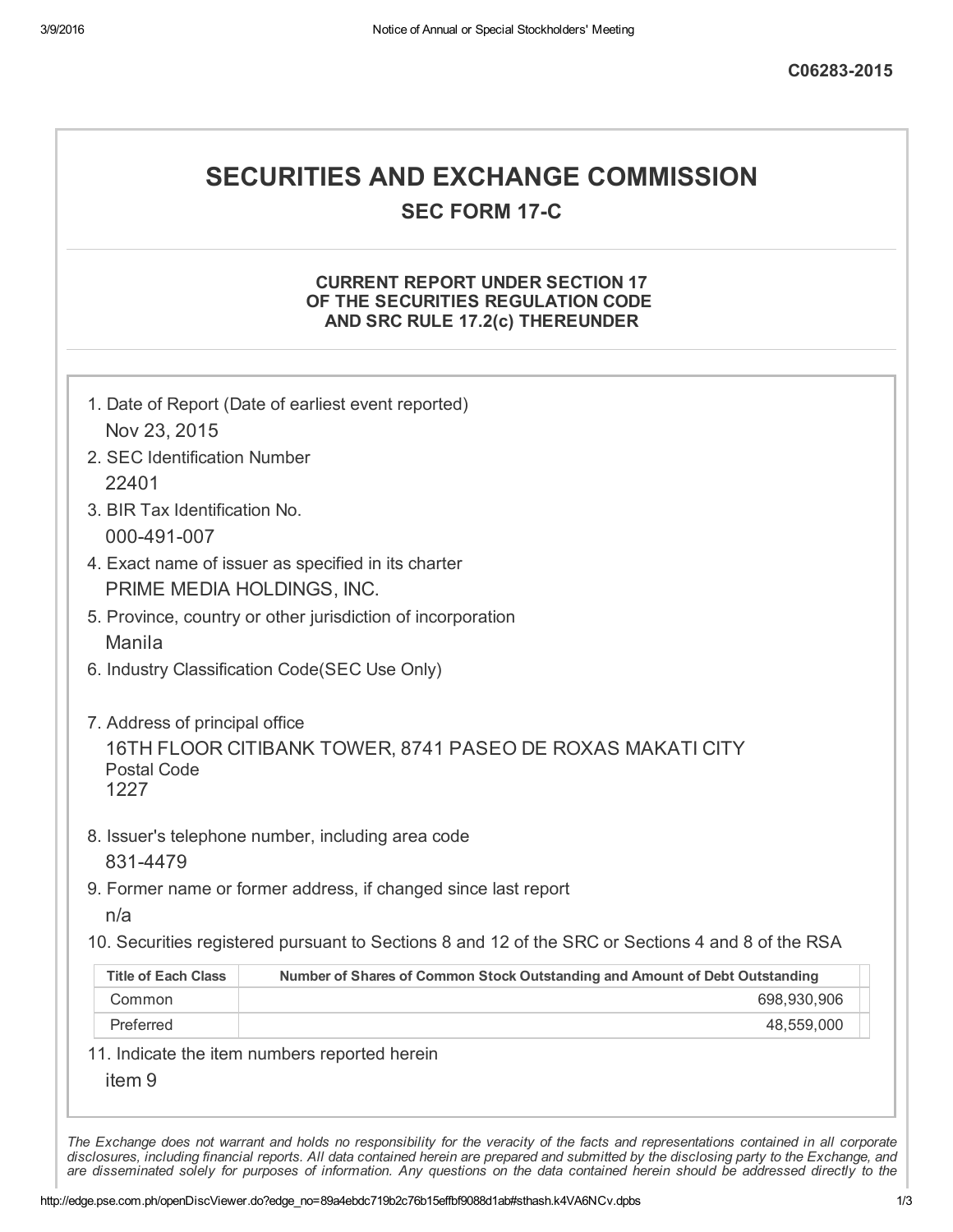*Corporate Information Officer of the disclosing party.*

## Prime Media Holdings, Inc. PRIM

## PSE Disclosure Form 7-1 - Notice of Annual or Special Stockholders' Meeting *References: SRC Rule 17 (SEC Form 17C) and Sections 7 and 4.4 of the Revised Disclosure Rules*

| <b>Subject of the Disclosure</b>                 |                                                                                                                                                                                                                                                                                                                                                                                                             |
|--------------------------------------------------|-------------------------------------------------------------------------------------------------------------------------------------------------------------------------------------------------------------------------------------------------------------------------------------------------------------------------------------------------------------------------------------------------------------|
| Notice of Annual Stockholders' Meeting           |                                                                                                                                                                                                                                                                                                                                                                                                             |
| <b>Background/Description of the Disclosure</b>  |                                                                                                                                                                                                                                                                                                                                                                                                             |
| Notice of Annual Stockholders' Meeting           |                                                                                                                                                                                                                                                                                                                                                                                                             |
| <b>Type of Meeting</b>                           |                                                                                                                                                                                                                                                                                                                                                                                                             |
| Annual<br>$\circ$                                |                                                                                                                                                                                                                                                                                                                                                                                                             |
| Special                                          |                                                                                                                                                                                                                                                                                                                                                                                                             |
|                                                  |                                                                                                                                                                                                                                                                                                                                                                                                             |
| Date of Approval by<br><b>Board of Directors</b> | Nov 23, 2015                                                                                                                                                                                                                                                                                                                                                                                                |
| Date of Stockholders'<br><b>Meeting</b>          | Dec 22, 2015                                                                                                                                                                                                                                                                                                                                                                                                |
| <b>Time</b>                                      | $9:30$ am                                                                                                                                                                                                                                                                                                                                                                                                   |
| Venue                                            | Room 201, The Metropolitan Club Inc., Estrella corner Amapola Sts., Guadalupe Viejo, Makati<br>City                                                                                                                                                                                                                                                                                                         |
| <b>Record Date</b>                               | Dec 8, 2015                                                                                                                                                                                                                                                                                                                                                                                                 |
| Agenda                                           | 1. Call to Order<br>2. Certification of Quorum<br>3. Approval of Minutes of the previous meeting<br>4. Approval of Management Report and Audited Financial Statements<br>5. Ratification of Management's Act<br>6. Authority to enter into Management Agreement with RYM Business Management Corp.<br>7. Election of Directors<br>8. Appointment of External Auditor<br>9. Other Matters<br>10. Adjournment |